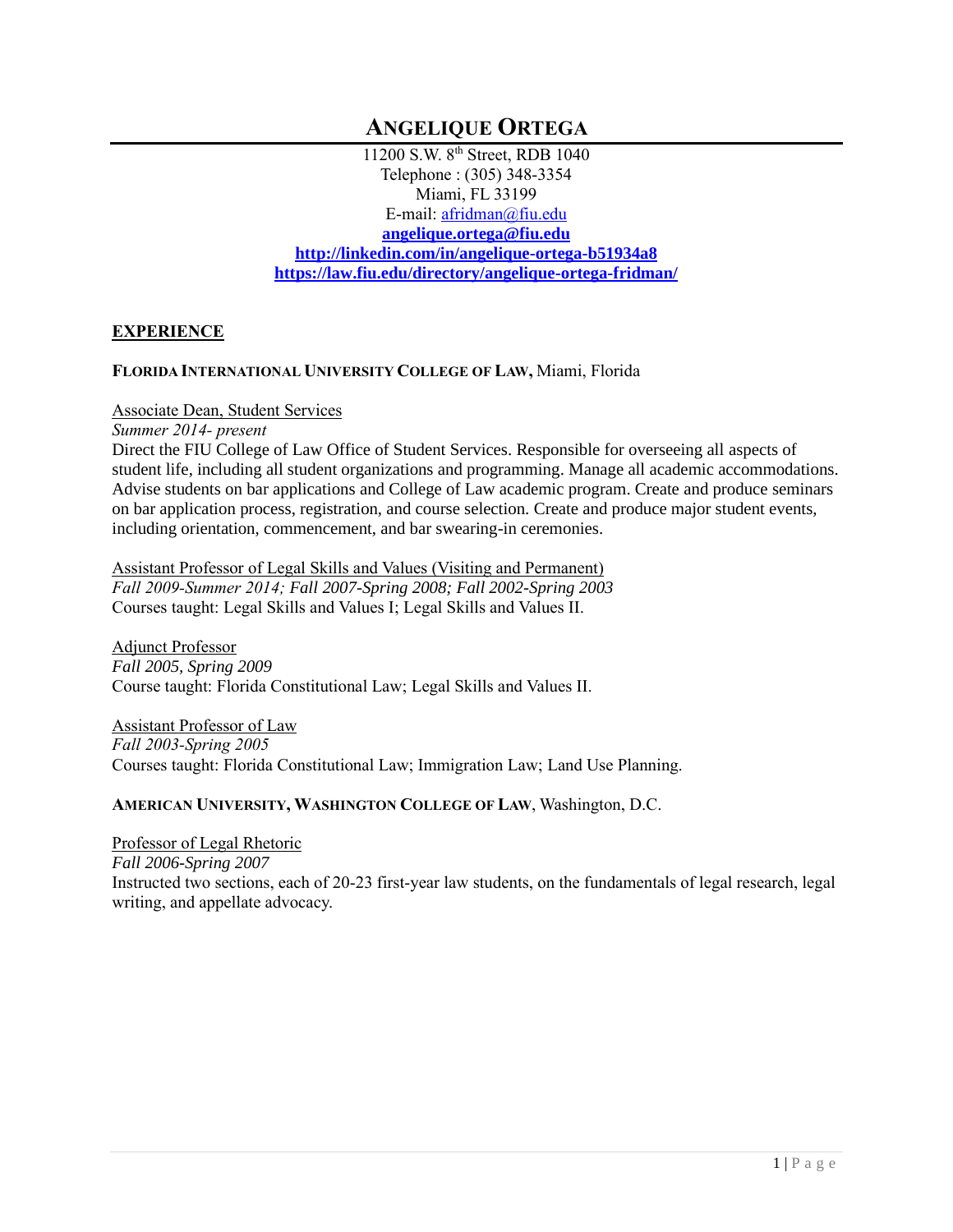### **MIAMI-DADE COUNTY ATTORNEY'S OFFICE**, Miami, Florida

#### Assistant County Attorney

*June 2005-July 2006; July 1998-July 2002*

Served as counsel to the Miami-Dade County Park & Recreation Department, Miami-Dade Water & Sewer Department, and the Miami-Dade Public Library System. Assisted several other County departments with legal matters and litigation. Primary responsibilities included: handling general commercial contract and construction litigation, handling administrative proceedings, drafting and reviewing commercial contracts, and drafting and reviewing resolutions and ordinances for the Board of County Commissioners.

### **ST. THOMAS UNIVERSITY LAW SCHOOL**, Miami, Florida

Legal Research and Writing Instructor *January 2001-May 2002* Instructed a group of 12-16 first-year law students on the fundamentals of legal research, legal writing, and appellate advocacy.

**THE HONORABLE STANLEY MARCUS**, Miami, Florida Law Clerk *January 1998-June 1998* Served as law clerk on the U.S. Court of Appeals for the Eleventh Circuit.

# **EDUCATION**

**HARVARD LAW SCHOOL**, Cambridge, Massachusetts J.D., *Cum Laude*, 1997

**UNIVERSITY OF FLORIDA**, Gainesville, Florida B.A. in Economics and Political Science, *with honors*, 1994 GPA: 4.0/4.0; Co-valedictorian, College of Liberal Arts & Sciences; Phi Beta Kappa

# **AWARDS AND HONORS**

American Bar Association E. Smythe Gambrell Award for FIU Law Well-Being Program, 2021 FIU Provost Leadership Program, 2020 SBA Outstanding Service Award, 2019 FIU Law Pioneer Award, 2005

### **PRESENTATIONS**

*Using Microsoft Planner and One Note to Organize your Office of Student Services*, 2021 NALSAP Annual Conference (with Marissa Cabrera)

*Idea in a Box: How to Be Sort of Happy in Law School Book Club*, 2021 NALSAP Annual Conference (with Rosario Lozada and Marissa Cabrera) *Leadership*, FIU Path to the Legal Profession, 2020, 2021

*Oral Argument Without Angst*, FIU College of Law, 2019, 2020, 2021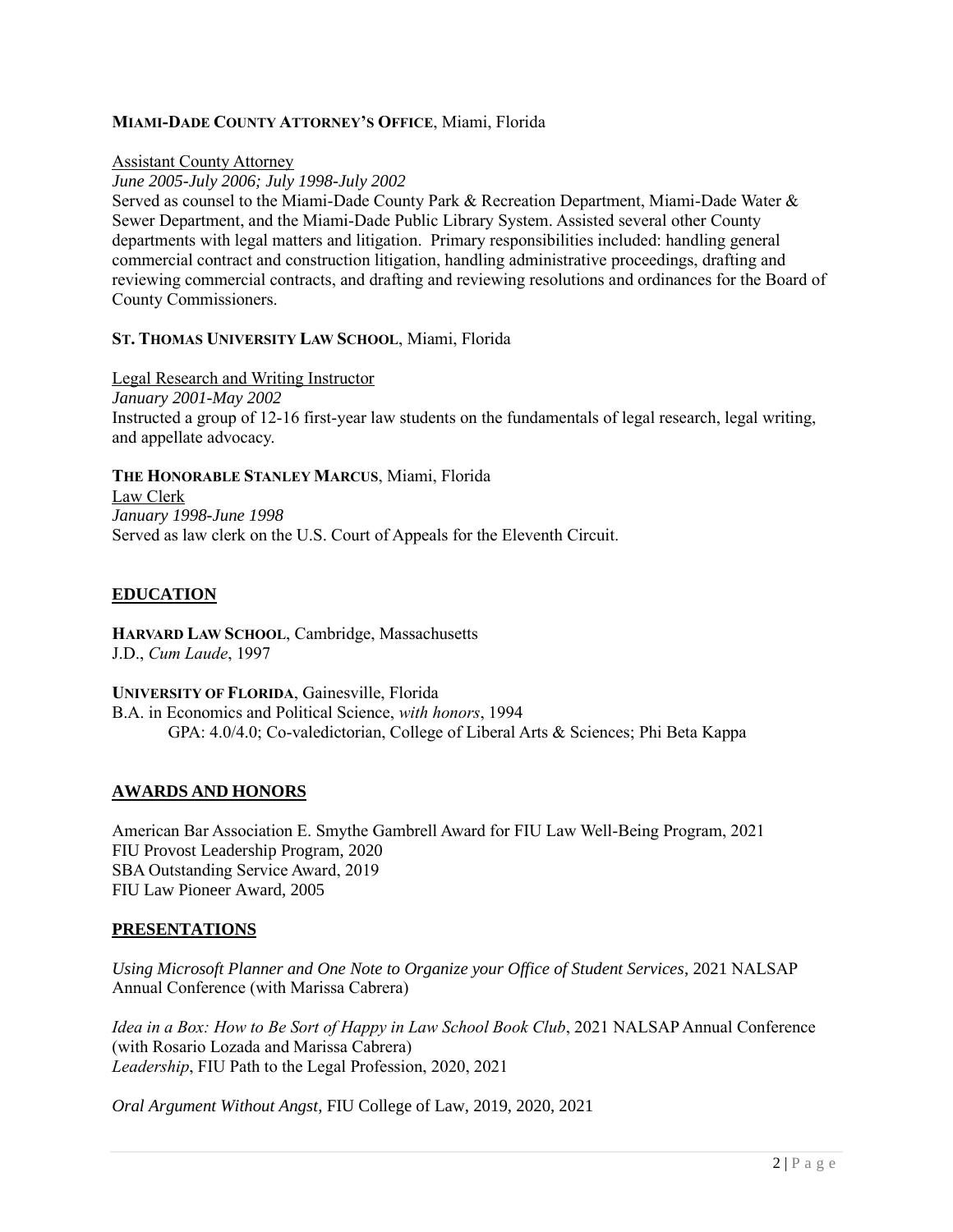*Introduction to Legal Analysis and Writing*, Guest Lecturer, FIU Honors College Pre-Law course, 2016, 2017, 2018, 2020

*Organizing and Planning a Seminar Paper*, Guest Lecturer, FIU College of Law International Human Rights seminar, 2020

*Student Services and Student Conduct,* Guest Lecturer, FIU College of Law Education Law course, 2018

*Legal Writing 102,* Holland and Knight Summer Associate Program, 2013

### **PROFESSIONAL ASSOCIATIONS AND SERVICE**

FIU College of Law

Student Bar Association Faculty Sponsor, 2014-present Public Interest Grant Committee, 2014-present Hardship Fund Grant Committee, 2014-present Grade Curve Ad Hoc Committee, 2020-2021 FIU Law Alumni Association, ex-officio member, 2014-2019 Law Review Committee, 2016-2019 Search Committee, FIU Law Dean, 2017 Search Committee, FIU Law Director of Bar Preparation, 2014 Florida Bar Robert Orseck Moot Court Competition, FIU Law Team Head Coach, 2011, 2013 Appointments Committee, 2004

#### FIU

Prestigious Awards Committee (Rhodes, Marshall, Truman), 2015-present FIU Embrace Mentor and Intern Supervisor, 2021-present FIU Golden Scholars Mentor, 2018-2020 University Strategic Plan Committee (Preeminent Programs), 2014 Awards and Honorary Degrees 2012

#### Profession

Florida Bar, inactive member National Association of Law Student Affairs Professionals (NALSAP), member ABA Accreditation Site Team, Chapman University, Fowler School of Law, member

National, State, and Community Coral Gables Charter Review Committee Coral Gables Elementary EESAC United Way of Miami-Dade Tocqueville Society

### **TRAININGS**

FIU Leadership Essentials Training, 2017 Mindfulness Certificate, FIU Online, 2017